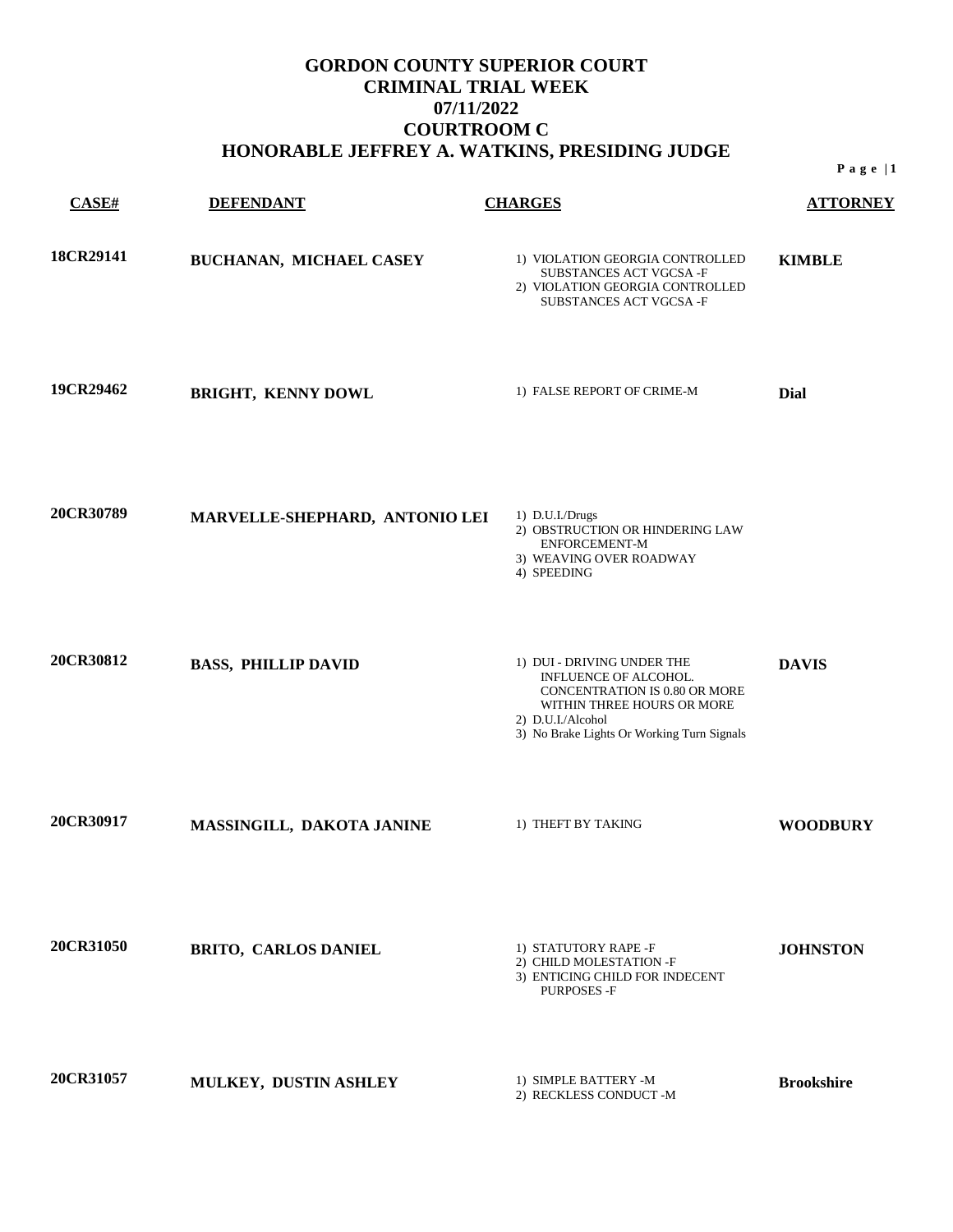| CASE#     | <b>DEFENDANT</b>            | <b>CHARGES</b>                                                                                                                                                                                                                                                                                                                                                                                                                                        | <b>ATTORNEY</b> |
|-----------|-----------------------------|-------------------------------------------------------------------------------------------------------------------------------------------------------------------------------------------------------------------------------------------------------------------------------------------------------------------------------------------------------------------------------------------------------------------------------------------------------|-----------------|
| 20CR31356 | <b>MATHEWS, ANDREW</b>      | 1) CRUELTY TO CHILDREN -F                                                                                                                                                                                                                                                                                                                                                                                                                             | <b>Gill</b>     |
| 20CR31462 | WILLIAMS, SHANNA SUE        | 4) VIOLATION GEORGIA CONTROLLED<br>SUBSTANCES ACT VGCSA-F<br>5) Driving While License Suspended<br>6) IMPROPER EQUIPMENT                                                                                                                                                                                                                                                                                                                              | Wyatt           |
| 20CR31476 | <b>BAILEY, KYLIA DESHAE</b> | 1) FLEEING/ATEMPT TO ELUDE A POLICE<br>OFFICER FOR A FELONY OFFENSE<br>2) FLEEING/ATEMPT TO ELUDE A POLICE<br>OFFICER FOR A FELONY OFFENSE<br>3) THEFT BY SHOPLIFTING <300-M 4TH<br>OFF OR > \$300-F<br>4) THEFT BY SHOPLIFTING <300-M 4TH<br>OFF OR > \$300-F<br>5) THEFT BY SHOPLIFTING <300-M 4TH<br>OFF OR > \$300-F<br>6) THEFT BY SHOPLIFTING <300-M 4TH<br><b>OFF OR &gt;\$300-F</b><br>7) THEFT BY SHOPLIFTING <300-M 4TH<br>OFF OR > \$300-F |                 |
|           | COLVIN, QUANTEARRA LASHEA   | 3) THEFT BY SHOPLIFTING <300-M 4TH<br>OFF OR > \$300-F<br>4) THEFT BY SHOPLIFTING <300-M 4TH<br>OFF OR > \$300-F<br>5) THEFT BY SHOPLIFTING <300-M 4TH<br>OFF OR > \$300-F<br>6) THEFT BY SHOPLIFTING <300-M 4TH<br><b>OFF OR &gt;\$300-F</b><br>7) THEFT BY SHOPLIFTING <300-M 4TH<br>OFF OR > \$300-F                                                                                                                                               |                 |
|           | <b>JONES, KAMESHA LEANN</b> | 3) THEFT BY SHOPLIFTING <300-M 4TH<br><b>OFF OR &gt;\$300-F</b><br>4) THEFT BY SHOPLIFTING <300-M 4TH<br>OFF OR > \$300-F<br>5) THEFT BY SHOPLIFTING <300-M 4TH<br>OFF OR > \$300-F<br>6) THEFT BY SHOPLIFTING <300-M 4TH<br><b>OFF OR &gt;\$300-F</b><br>7) THEFT BY SHOPLIFTING <300-M 4TH<br>OFF OR > \$300-F                                                                                                                                      | <b>WOODBURY</b> |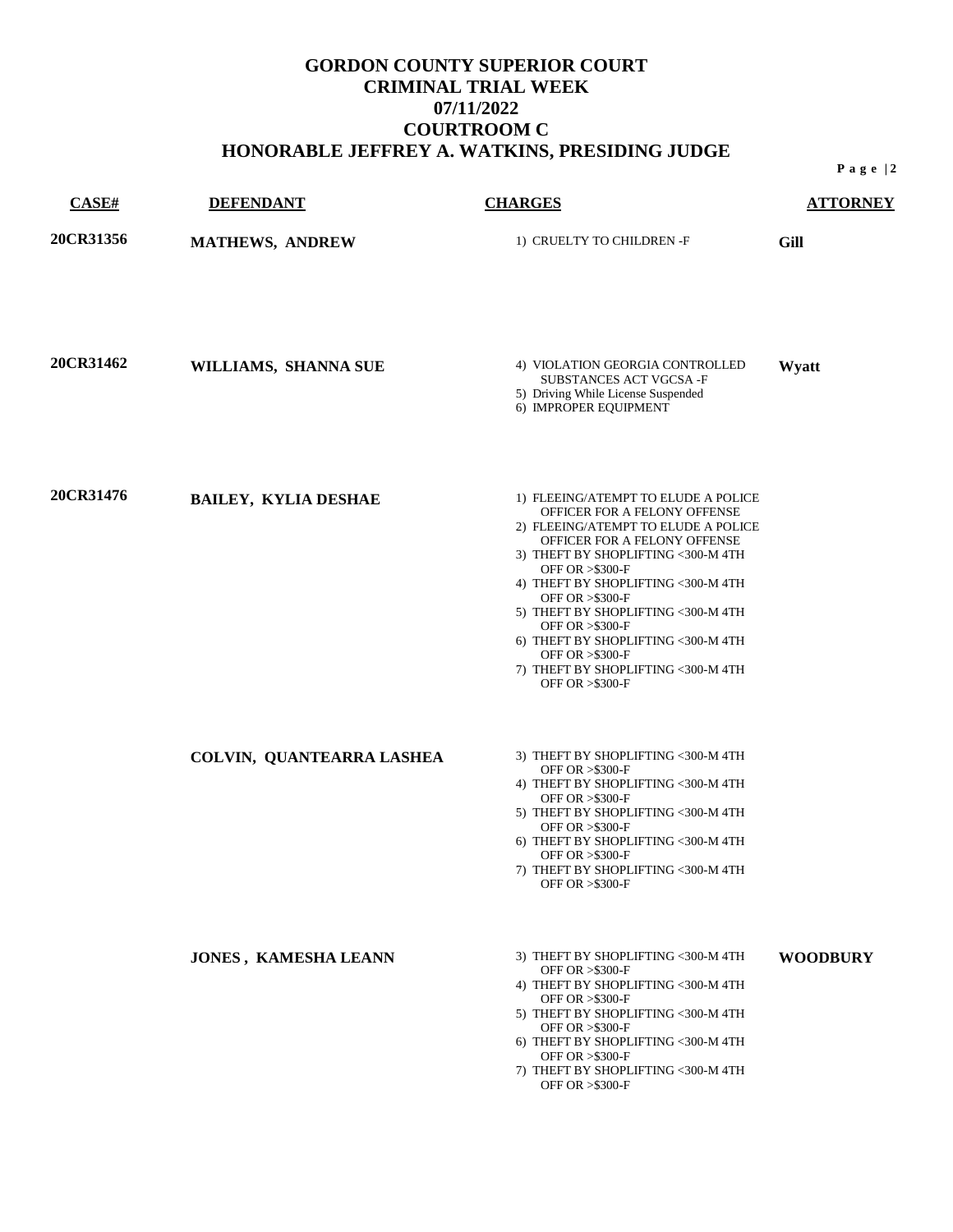| <b>CASE#</b> | <b>DEFENDANT</b>           | <b>CHARGES</b>                                                                                                                                                                                                                                                                                          | <b>ATTORNEY</b>    |
|--------------|----------------------------|---------------------------------------------------------------------------------------------------------------------------------------------------------------------------------------------------------------------------------------------------------------------------------------------------------|--------------------|
|              | MOON, DAYJAH LASHAY        | 3) THEFT BY SHOPLIFTING <300-M 4TH<br>OFF OR > \$300-F<br>4) THEFT BY SHOPLIFTING <300-M 4TH<br><b>OFF OR &gt;\$300-F</b><br>5) THEFT BY SHOPLIFTING <300-M 4TH<br>OFF OR > \$300-F<br>6) THEFT BY SHOPLIFTING <300-M 4TH<br>OFF OR > \$300-F<br>7) THEFT BY SHOPLIFTING <300-M 4TH<br>OFF OR > \$300-F |                    |
| 20CR31477    | BLANKENSHIP, MICHAEL CHAD  | 1) AGGRAVATED ASSAULT -F<br>2) Simple Battery, Family Violence<br>3) BATTERY -M<br>4) VIOLATION GEORGIA CONTROLLED<br>SUBSTANCES ACT VGCSA-F<br>5) POSS DRUG RELATED<br>OBJECTS/EQUIPMENT -M                                                                                                            | <b>Gill</b>        |
| 20CR31480    | <b>BURK, FRANKLIN LEE</b>  | 1) AGGRAVATED ASSAULT -F<br>2) BATTERY-FAMILY VIOLENCE-<br>SUBSQUENT CONVICTION OR PRIOR<br>FORCIBLE FELONY CONVICTION<br>3) Driving While License Suspended                                                                                                                                            | <b>LEANNA WADE</b> |
| 20CR31484    | MONTGOMERY, JARRETT JOSEPH | 1) OBSTRUCTION OR HINDERING LAW<br><b>ENFORCEMENT-F</b><br>2) OBSTRUCTION OR HINDERING LAW<br>ENFORCEMENT-M                                                                                                                                                                                             | <b>FORSTER</b>     |
| 20CR31505    | COCHRAN, CHELSEY NACOLE    | 3) VIOLATION GEORGIA CONTROLLED<br>SUBSTANCES ACT VGCSA-F<br>5) POSS DRUG RELATED<br>OBJECTS/EQUIPMENT -M                                                                                                                                                                                               | <b>LEANNA WADE</b> |
| 20CR31506    | <b>BENSON, BARRY LEE</b>   | 1) TRAFFICKING<br>COCAINE/MARIJUANA/ILLEGAL<br>DRUGS-F                                                                                                                                                                                                                                                  | <b>Chandler</b>    |
|              | <b>BENSON, JOSEPH LUKE</b> | 1) TRAFFICKING<br>COCAINE/MARIJUANA/ILLEGAL<br>DRUGS-F                                                                                                                                                                                                                                                  | <b>Chandler</b>    |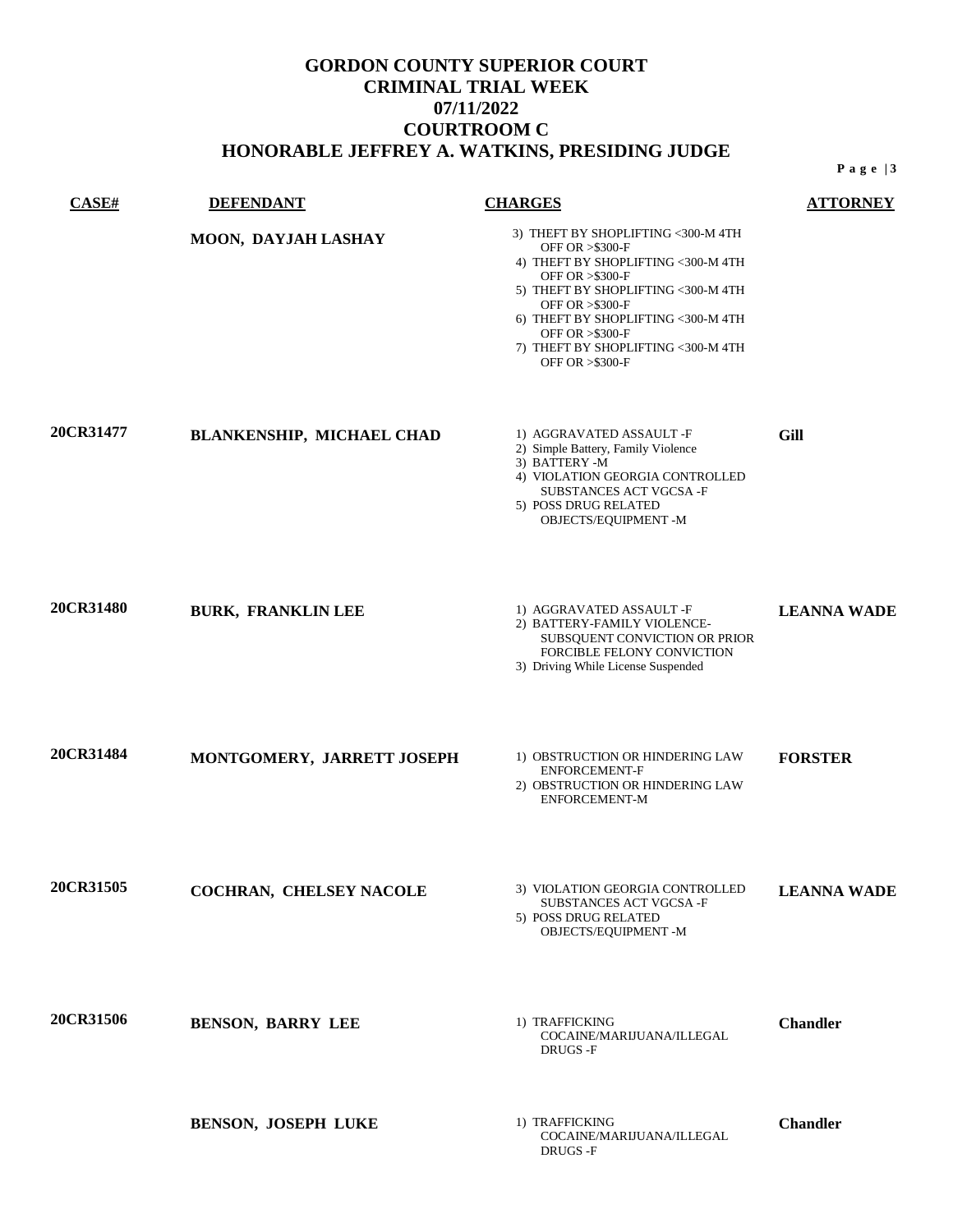**P a g e | 4**

| CASE#            | <b>DEFENDANT</b>       | <b>CHARGES</b>                                                                                                                                                                                                                                                         | <b>ATTORNEY</b>     |
|------------------|------------------------|------------------------------------------------------------------------------------------------------------------------------------------------------------------------------------------------------------------------------------------------------------------------|---------------------|
|                  | BENSON, KELLEY ELAINE  | 1) TRAFFICKING<br>COCAINE/MARIJUANA/ILLEGAL<br><b>DRUGS-F</b>                                                                                                                                                                                                          | <b>Chandler</b>     |
| <b>20CR31509</b> | BULLER, MICHAEL IAN    | 1) TRAFFICKING<br>COCAINE/MARIJUANA/ILLEGAL<br>DRUGS-F<br>2) D.U.I./Drugs<br>3) D.U.I./Drugs<br>4) D.U.I./Excess of .10<br>5) POSS DRUG RELATED<br>OBJECTS/EQUIPMENT -M<br>6) WEAVING OVER ROADWAY                                                                     | <b>BARNWELL, W.</b> |
| <b>20CR31520</b> | HELTON, PAUL QUINTON   | 1) AGGRAVATED ASSAULT -F<br>2) AFFRAY (FIGHTING) -M                                                                                                                                                                                                                    |                     |
|                  | TAYLOR, BOBBY JOE      | 3) BATTERY/SIMPLE BATTERY-FAMILY<br><b>VIOLENCE</b><br>4) AFFRAY (FIGHTING) -M<br>5) PUBLIC DRUNKENESS                                                                                                                                                                 |                     |
| 20CR31531        | VOYLES, KYLE DEWAYNE   | 1) ENTERING AUTO -F<br>2) THEFT BY TAKING                                                                                                                                                                                                                              | <b>WOODBURY</b>     |
| 20CR31563        | MAPLES, WALTER DEWAYNE | 1) VIOLATION GEORGIA CONTROLLED<br>SUBSTANCES ACT VGCSA-F<br>2) VIOLATION GEORGIA CONTROLLED<br>SUBSTANCES ACT VGCSA-F<br>3) POSSESS FIREARM/KNIFE DURING<br>CRIME/ATTEMPT-F<br>4) POSSESS FIREARM/KNIFE DURING<br>CRIME/ATTEMPT-F<br>5) D.U.I./Alcohol<br>6) SPEEDING | <b>Bearden</b>      |

7) Possession of Firearm by Convicted Felon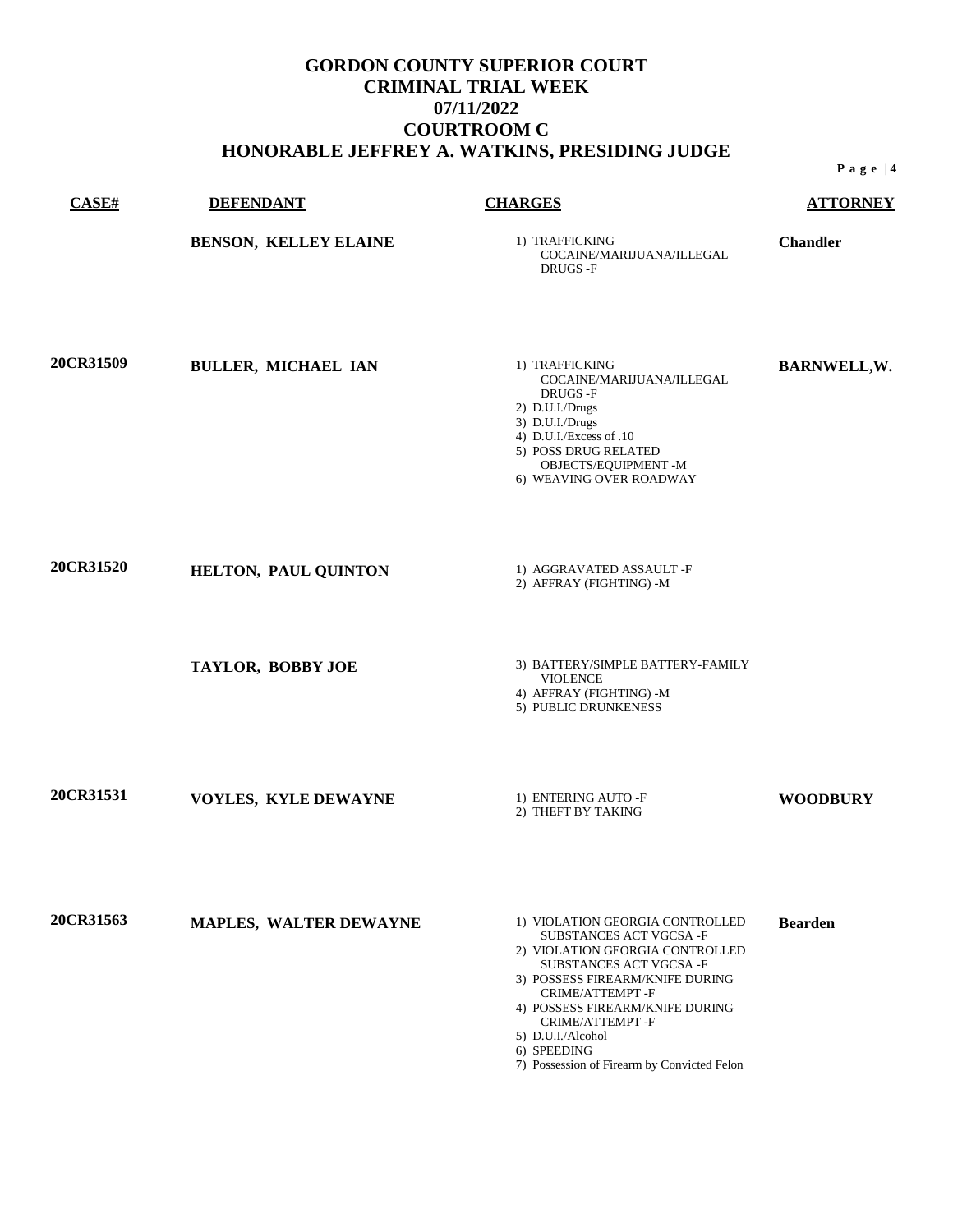| <b>CASE#</b>     | <b>DEFENDANT</b>             | <b>CHARGES</b>                                                                                                                                                                                                                     | <b>ATTORNEY</b> |
|------------------|------------------------------|------------------------------------------------------------------------------------------------------------------------------------------------------------------------------------------------------------------------------------|-----------------|
|                  | ROLLINS, AREYAL LATRICE      | 1) VIOLATION GEORGIA CONTROLLED<br>SUBSTANCES ACT VGCSA-F<br>2) VIOLATION GEORGIA CONTROLLED<br>SUBSTANCES ACT VGCSA-F<br>3) POSSESS FIREARM/KNIFE DURING<br>CRIME/ATTEMPT-F<br>4) POSSESS FIREARM/KNIFE DURING<br>CRIME/ATTEMPT-F |                 |
| 20CR31565        | MCCLENNEY, DEBORAH LYNN      | 1) CRIMINAL DAMAGE PROPERTY 2ND<br><b>DEGREE-F</b>                                                                                                                                                                                 |                 |
| 20CR31585        | MACDONALD, CHAD MICHAEL RYAN | 1) DRIVING WITHOUT LICENSE<br>2) W/I 100 FT OF PASSING INTERSEC                                                                                                                                                                    |                 |
| <b>20CR31586</b> | MACDONALD, CHAD MICHAEL RYAN | 1) DRIVING WITHOUT LICENSE<br>2) SPEEDING                                                                                                                                                                                          |                 |
| 20CR31587        | MASSEY, KISHA                | 1) FINANCIAL IDENTITY FRAUD<br>2) FORGERY 1ST DEGREE -F<br>3) THEFT BY DECEPTION<br>4) GIVING FALSE NAME/INFO-M                                                                                                                    |                 |
| 20CR31588        | MCNAIR, TODD CHRISTOPHER     | 1) Driving While License Suspended<br>2) Alteration of Tag<br>3) Operating Vehicle Without Valid Tag                                                                                                                               |                 |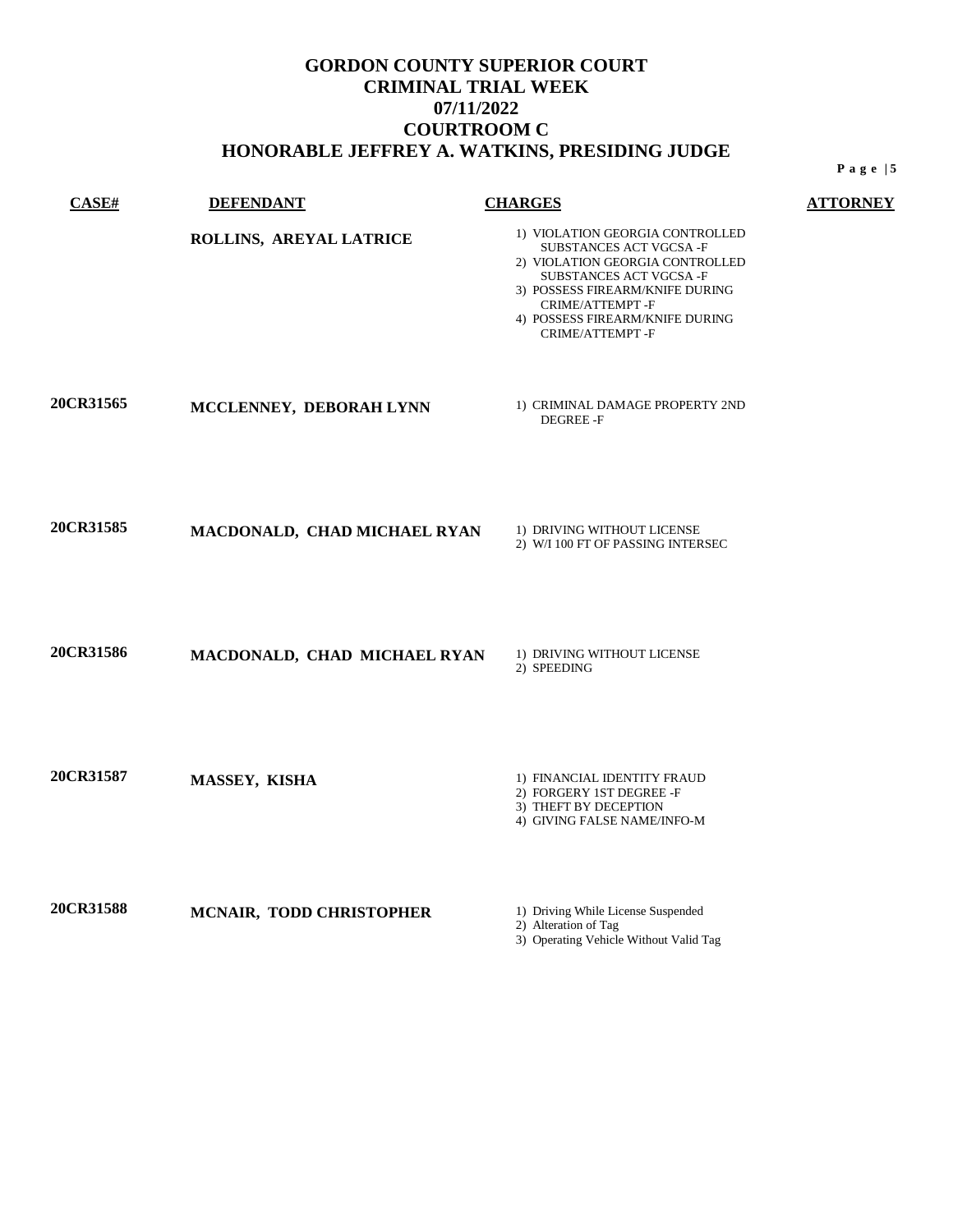| CASE#     | <b>DEFENDANT</b>                | <b>CHARGES</b>                                                                                                                                                                                                                                                                                                                                          | <b>ATTORNEY</b>             |
|-----------|---------------------------------|---------------------------------------------------------------------------------------------------------------------------------------------------------------------------------------------------------------------------------------------------------------------------------------------------------------------------------------------------------|-----------------------------|
| 20CR31592 | <b>MEADOWS, DAVID ALEXANDER</b> | 1) VIOLATION GEORGIA CONTROLLED<br>SUBSTANCES ACT VGCSA -F<br>2) Driving While License Suspended<br>3) DRIVING WITHOUT LICENSE<br>4) Fleeing/Attempting to Elude Officer-M<br>5) Fleeing/Attempting to Elude Officer-M<br>6) RECKLESS DRIVING<br>7) Failure To Stop For Stop Sign<br>8) No Proof of Insurance<br>9) Operating Vehicle Without Valid Tag |                             |
| 20CR31593 | <b>MOORE, JARED ROGER</b>       | 1) VIOLATION GEORGIA CONTROLLED<br>SUBSTANCES ACT VGCSA-F<br>2) POSS DRUG RELATED<br>OBJECTS/EQUIPMENT -M<br>3) Driving While License Suspended<br>4) Failure To Yield ROW While Turning Left<br>5) WEAVING OVER ROADWAY<br>6) Operating Vehicle Without Valid Tag                                                                                      | <b>JONES</b>                |
| 20CR31594 | <b>MORALES, NANCY M</b>         | 1) FALSE REPORT OF CRIME-M<br>2) Requirements Striking Unattended Vehicle<br>3) WEAVING OVER ROADWAY                                                                                                                                                                                                                                                    | Goad                        |
| 20CR31599 | <b>BRADLEY, JIMMY JERMAINE</b>  | 1) VIOLATION GEORGIA CONTROLLED<br>SUBSTANCES ACT VGCSA-F<br>2) VIOLATION GEORGIA CONTROLLED<br>SUBSTANCES ACT VGCSA-F<br>3) No Proof of Insurance<br>4) Operating Vehicle Without Valid Tag                                                                                                                                                            | Perrotta                    |
| 20CR31608 | <b>BROCK, JIMMY RAY</b>         | 1) VIOLATION GEORGIA CONTROLLED<br>SUBSTANCES ACT VGCSA-F<br>2) GIVING FALSE NAME/INFO-M<br>3) POSS DRUG RELATED<br>OBJECTS/EQUIPMENT -M                                                                                                                                                                                                                |                             |
| 20CR31624 | BUCKNER, CAMERON COSPY          | 1) TRAFFICKING<br>COCAINE/MARIJUANA/ILLEGAL<br>DRUGS -F<br>2) HEADLIGHT VIOLATION<br>3) WEAVING OVER ROADWAY                                                                                                                                                                                                                                            | <b>SCHATTEN</b><br>Govignon |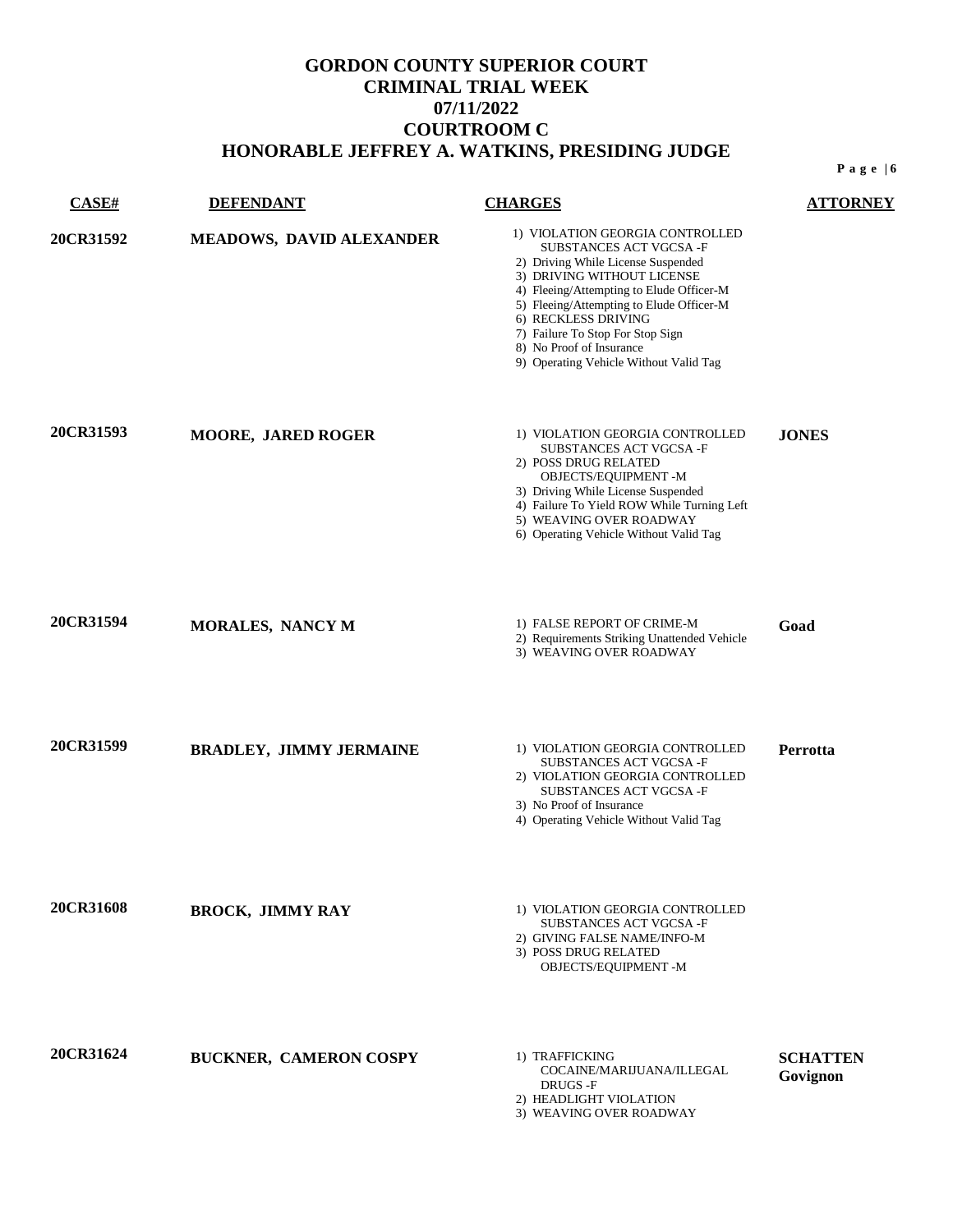| CASE#            | <b>DEFENDANT</b>                      | <b>CHARGES</b>                                                                                                                                                                                                                                                                                                                                                                                                                                                                                                                                                                                                                  | <b>ATTORNEY</b>    |
|------------------|---------------------------------------|---------------------------------------------------------------------------------------------------------------------------------------------------------------------------------------------------------------------------------------------------------------------------------------------------------------------------------------------------------------------------------------------------------------------------------------------------------------------------------------------------------------------------------------------------------------------------------------------------------------------------------|--------------------|
|                  | CAO, ALEXANDER SON                    | 1) TRAFFICKING<br>COCAINE/MARIJUANA/ILLEGAL<br>DRUGS-F                                                                                                                                                                                                                                                                                                                                                                                                                                                                                                                                                                          | <b>LEE</b>         |
| <b>20CR31625</b> | BROWN, RUSSELL EUGENE                 | 1) PURCHASE, POSSESSION,<br>MANUFACTURE, DISTRIBUTION, OR<br><b>SALE OF MARIJUANA</b><br>2) PURCHASE, POSSESSION,<br>MANUFACTURE, DISTRIBUTION, OR<br><b>SALE OF MARIJUANA</b><br>3) POSSESS FIREARM/KNIFE DURING<br>CRIME/ATTEMPT-F<br>4) POSSESS FIREARM/KNIFE DURING<br>CRIME/ATTEMPT-F<br>5) POSSESS FIREARM/KNIFE DURING<br>CRIME/ATTEMPT-F<br>6) POSSESS FIREARM/KNIFE DURING<br>CRIME/ATTEMPT-F<br>7) POSSESS FIREARM/KNIFE DURING<br>CRIME/ATTEMPT-F<br>8) POSSESS FIREARM/KNIFE DURING<br>CRIME/ATTEMPT-F<br>9) POSSESS FIREARM/KNIFE DURING<br>CRIME/ATTEMPT-F<br>10) POSSESS FIREARM/KNIFE DURING<br>CRIME/ATTEMPT-F | <b>LEANNA WADE</b> |
| <b>20CR31626</b> | PARKER, ADAM SETH                     | 1) THEFT BY TAKING                                                                                                                                                                                                                                                                                                                                                                                                                                                                                                                                                                                                              |                    |
| <b>20CR31627</b> | <b>BANKS, AMANDA MICHELLE</b>         | 1) VIOLATION GEORGIA CONTROLLED<br>SUBSTANCES ACT VGCSA-F<br>2) POSSESS FIREARM/KNIFE DURING<br>CRIME/ATTEMPT-F<br>3) POSS DRUG RELATED<br>OBJECTS/EQUIPMENT -M                                                                                                                                                                                                                                                                                                                                                                                                                                                                 |                    |
| 20CR31662        | <b>BARRIOS-AVILA, MANFREDO EZEQUI</b> | 1) CHILD MOLESTATION -F                                                                                                                                                                                                                                                                                                                                                                                                                                                                                                                                                                                                         | <b>Sanders</b>     |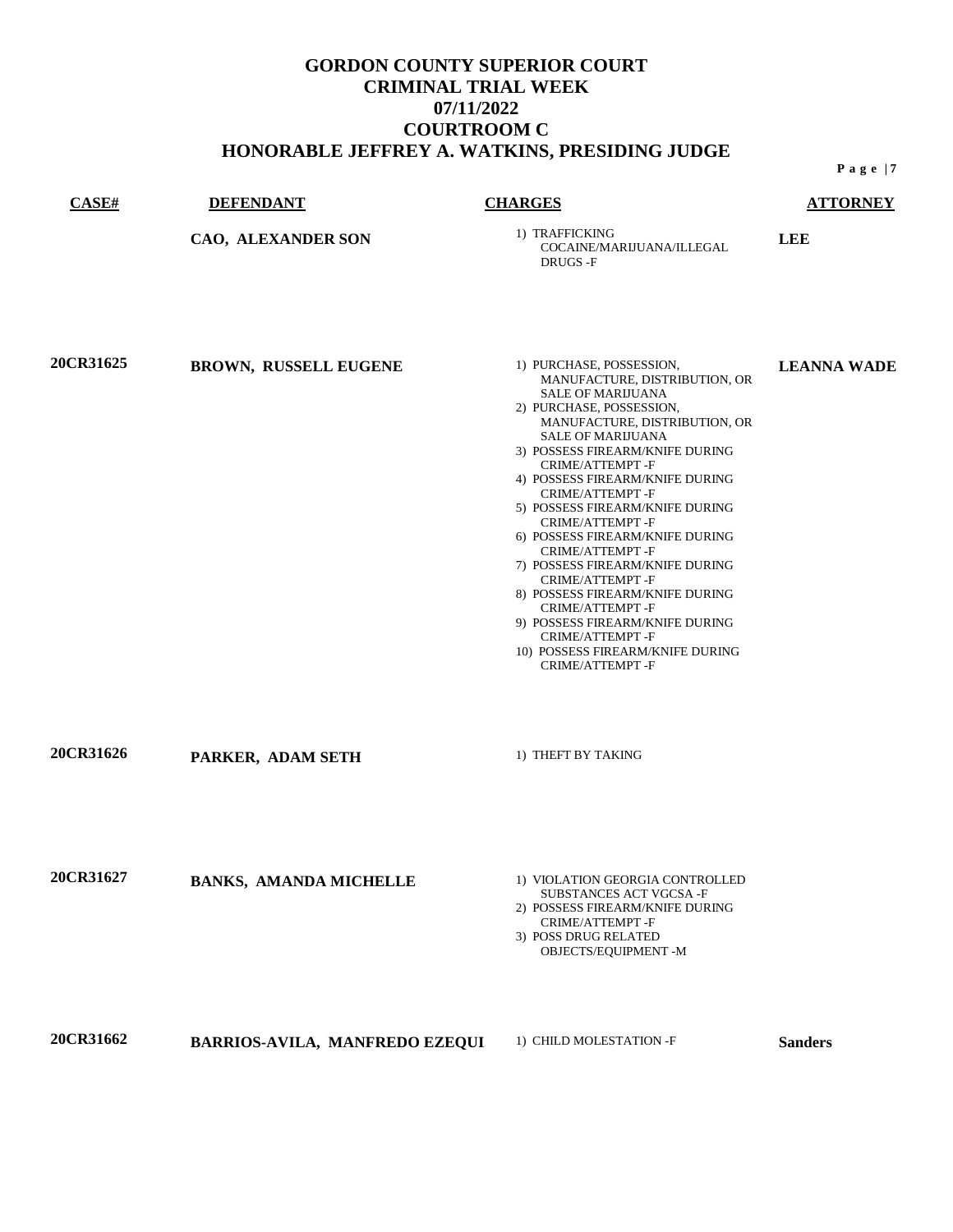| CASE#            | <b>DEFENDANT</b>             | <b>CHARGES</b>                                                                                                                                                                  | <b>ATTORNEY</b> |
|------------------|------------------------------|---------------------------------------------------------------------------------------------------------------------------------------------------------------------------------|-----------------|
| <b>20CR31663</b> | <b>BEAVERS, EDWARD LEE</b>   | 1) CHILD MOLESTATION -F<br>2) CHILD MOLESTATION -F<br>3) Sexual Battery                                                                                                         |                 |
| 20CR31664        | <b>BOOZER, GREGORY BRIAN</b> | 1) CRIMINAL DAMAGE PROPERTY 2ND<br><b>DEGREE-F</b><br>2) Simple Assault, Family Violence                                                                                        | <b>Bratcher</b> |
| 20CR31665        | BUCHANAN, CHARLES SHAMBLIN   | 1) AGGRAVATED SEXUAL BATTERY -F<br>2) AGGRAVATED CHILD MOLESTATION<br>3) Sexual Battery<br>4) Sexual Battery                                                                    | <b>Murray</b>   |
| <b>21CR31678</b> | MCNABB, ASHLEY MARIE         | 1) VIOLATION GEORGIA CONTROLLED<br>SUBSTANCES ACT VGCSA-F<br>2) DRUGS TO BE KEPT IN ORIGINAL<br><b>CONTAINER</b><br>3) Driving While License Suspended<br>4) IMPROPER EQUIPMENT |                 |
| <b>21CR31679</b> | MILLER, SUSAN ARJANE         | 1) Simple Battery, Family Violence<br>2) BATTERY/SIMPLE BATTERY-FAMILY<br><b>VIOLENCE</b>                                                                                       | Hood            |
| 21CR31709        | <b>BAKER, GENEVA E</b>       | 1) THEFT BY SHOPLIFTING <300-M 4TH<br>OFF OR > \$300-F                                                                                                                          | <b>Helton</b>   |
|                  | WOOD, WILLIAM LEE            | 1) THEFT BY SHOPLIFTING <300-M 4TH<br>OFF OR > \$300-F                                                                                                                          | <b>Helton</b>   |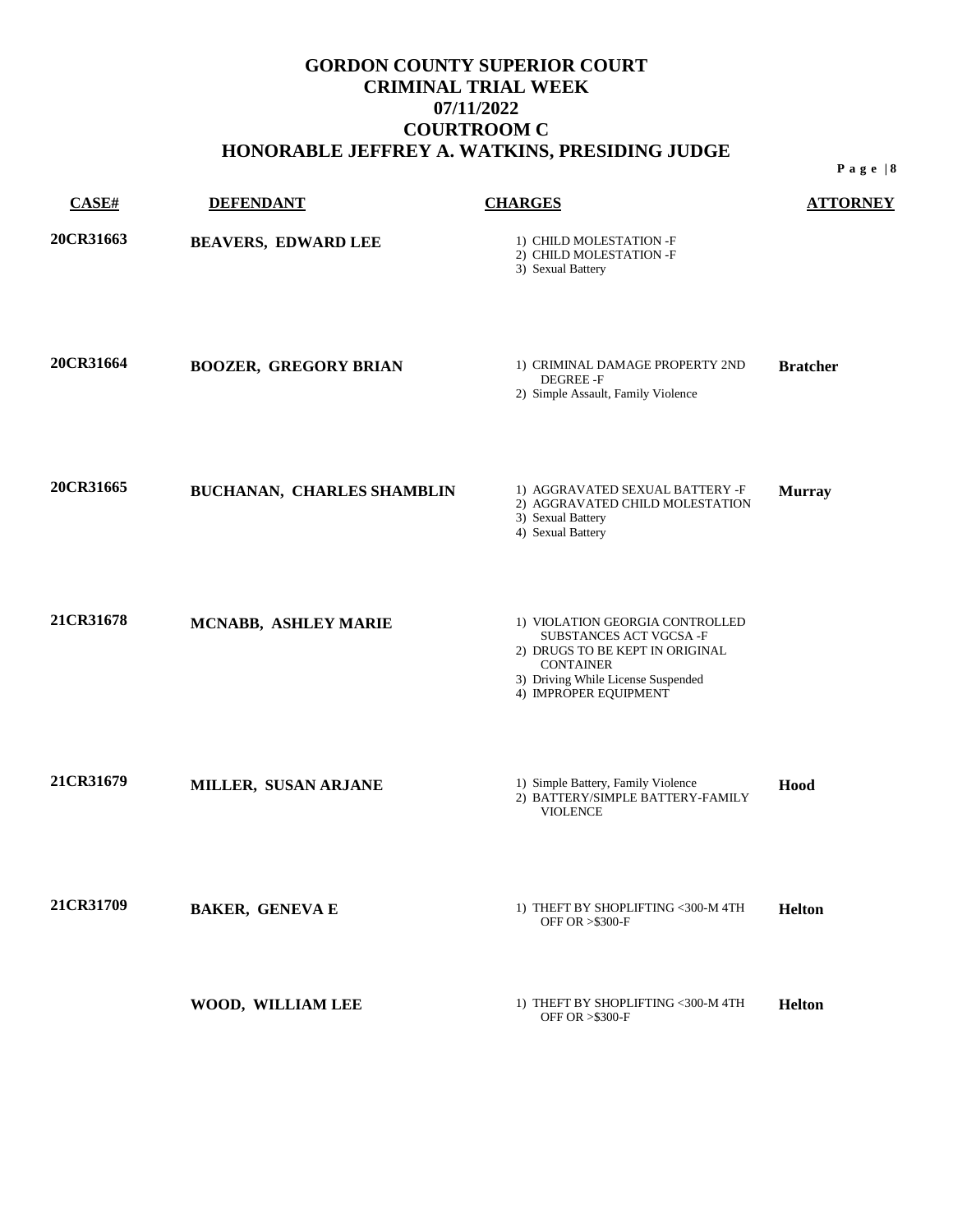| CASE#     | <b>DEFENDANT</b>               | <b>CHARGES</b>                                                                                                                                                        | <b>ATTORNEY</b> |
|-----------|--------------------------------|-----------------------------------------------------------------------------------------------------------------------------------------------------------------------|-----------------|
| 21CR31710 | <b>BARNETT, WANDA GAIL</b>     | 1) OBSTRUCTION OR HINDERING LAW<br>ENFORCEMENT-M<br>2) INTERFERE W/ CUSTODY<br>3) Simple Battery, Family Violence<br>4) Terroristic Threats<br>5) RECKLESS CONDUCT -M |                 |
| 21CR31713 | <b>BENSON, JAMES EDWARD</b>    | 1) THEFT BY TAKING                                                                                                                                                    |                 |
| 21CR31714 | BLANKENSHIP, LINDSEY NICOLE    | 1) Criminal Trespass                                                                                                                                                  |                 |
| 21CR31715 | <b>BRAZEALE, SONNY WILLIAM</b> | 1) RECKLESS CONDUCT                                                                                                                                                   | <b>GILL</b>     |
| 21CR31719 | <b>BROWN, TRACE NEIL</b>       | 1) SPEEDING                                                                                                                                                           |                 |
| 21CR31720 | <b>BROWN, TYRE LASHAWN</b>     | 1) RECKLESS DRIVING<br>2) Striking Fixed Object<br>2) CRIMINAL TRESPASS                                                                                               |                 |
| 21CR31721 | BRYANT, WILLIE JAMES           | 1) BATTERY -M<br>2) Criminal Trespass<br>3) OBSTRUCT/HINDER CALL FOR<br>EMERGENCY ASSISTANCE                                                                          |                 |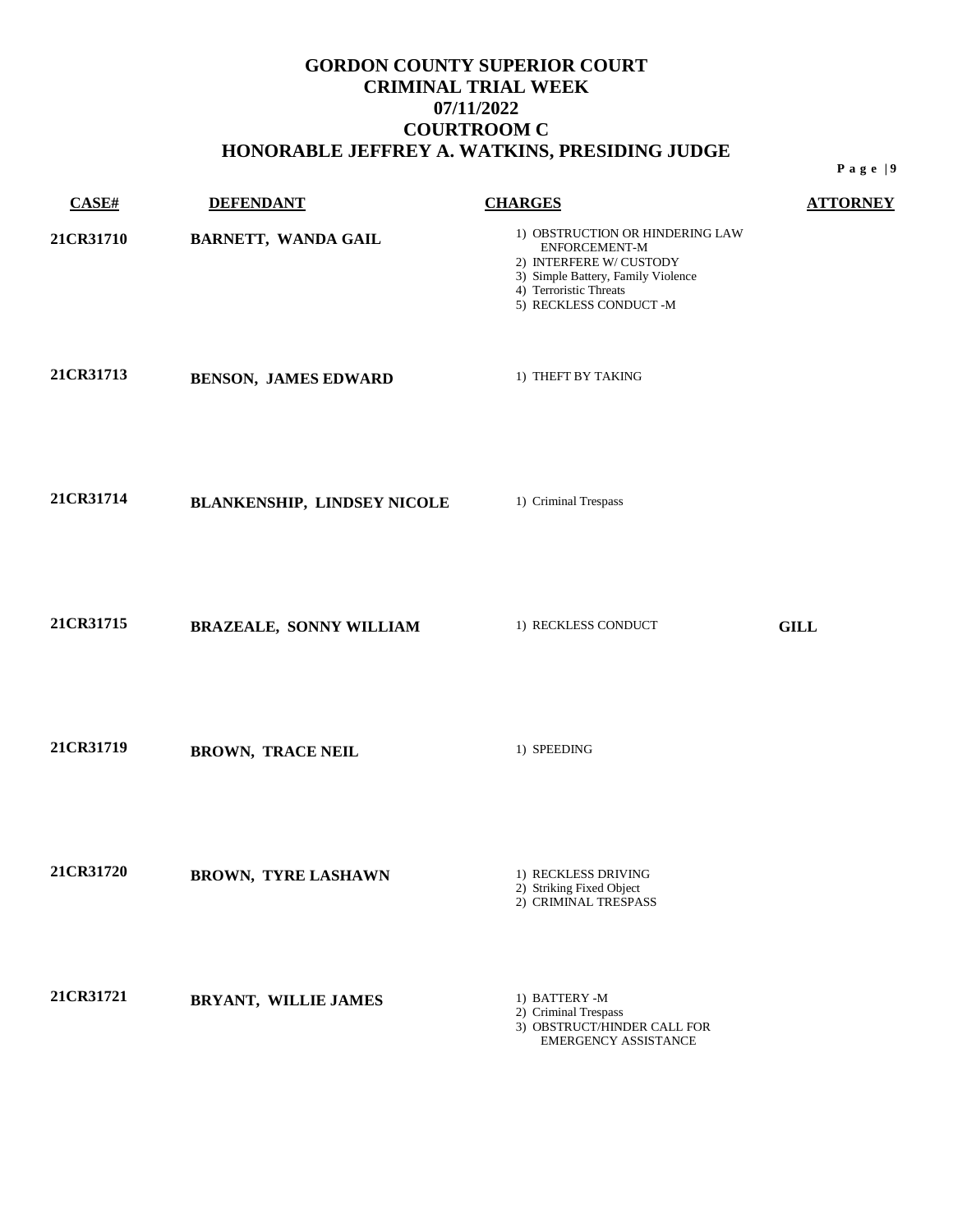|           |                                |                                                                                                                                                                                                                                                                          | Page $ 10$         |
|-----------|--------------------------------|--------------------------------------------------------------------------------------------------------------------------------------------------------------------------------------------------------------------------------------------------------------------------|--------------------|
| CASE#     | <b>DEFENDANT</b>               | <b>CHARGES</b>                                                                                                                                                                                                                                                           | <b>ATTORNEY</b>    |
| 21CR31723 | MCCLURE, TISHANNA MARIE        | 1) THEFT BY SHOPLIFTING <300-M 4TH<br>OFF OR > \$300-F                                                                                                                                                                                                                   | Hood               |
| 21CR31724 | MULKEY, CINDY L.               | 1) SPEEDING                                                                                                                                                                                                                                                              |                    |
| 21CR31725 | BENNETT, TOMMY JOE             | 1) PURCHASE, POSSESSION,<br>MANUFACTURE, DISTRIBUTION, OR<br><b>SALE OF MARIJUANA</b><br>2) OBSTRUCTION OR HINDERING LAW<br>ENFORCEMENT-M<br>3) Cert Material/Wshld/Frt Win Prohibited-M                                                                                 | <b>Gill</b>        |
| 21CR31729 | BURTON, JAWANN MAKELL          | 1) VIOLATION GEORGIA CONTROLLED<br>SUBSTANCES ACT VGCSA-F<br>2) Driving While License Suspended<br>3) Cert Material/Wshld/Frt Win Prohibited-M                                                                                                                           |                    |
| 21CR31730 | <b>BISHOP, TERRY MCWALLACE</b> | 1) VIOLATION GEORGIA CONTROLLED<br>SUBSTANCES ACT VGCSA-F<br>2) VIOLATION GEORGIA CONTROLLED<br>SUBSTANCES ACT VGCSA-F                                                                                                                                                   | <b>LEANNA WADE</b> |
| 21CR31766 | <b>MYERS, DONNA ANN</b>        | 1) OBSTRUCTION OR HINDERING LAW<br><b>ENFORCEMENT-F</b><br>2) OBSTRUCTION OR HINDERING LAW<br><b>ENFORCEMENT-F</b><br>3) CRIMINAL INTERFERENCE<br><b>GOVERNMENT PROPERTY</b><br>4) CRIMINAL DAMAGE PROPERTY 2ND<br><b>DEGREE-F</b><br>5) Simple Assault, Family Violence |                    |

- 6) Simple Assault, Family Violence
- 7) Terroristic Threats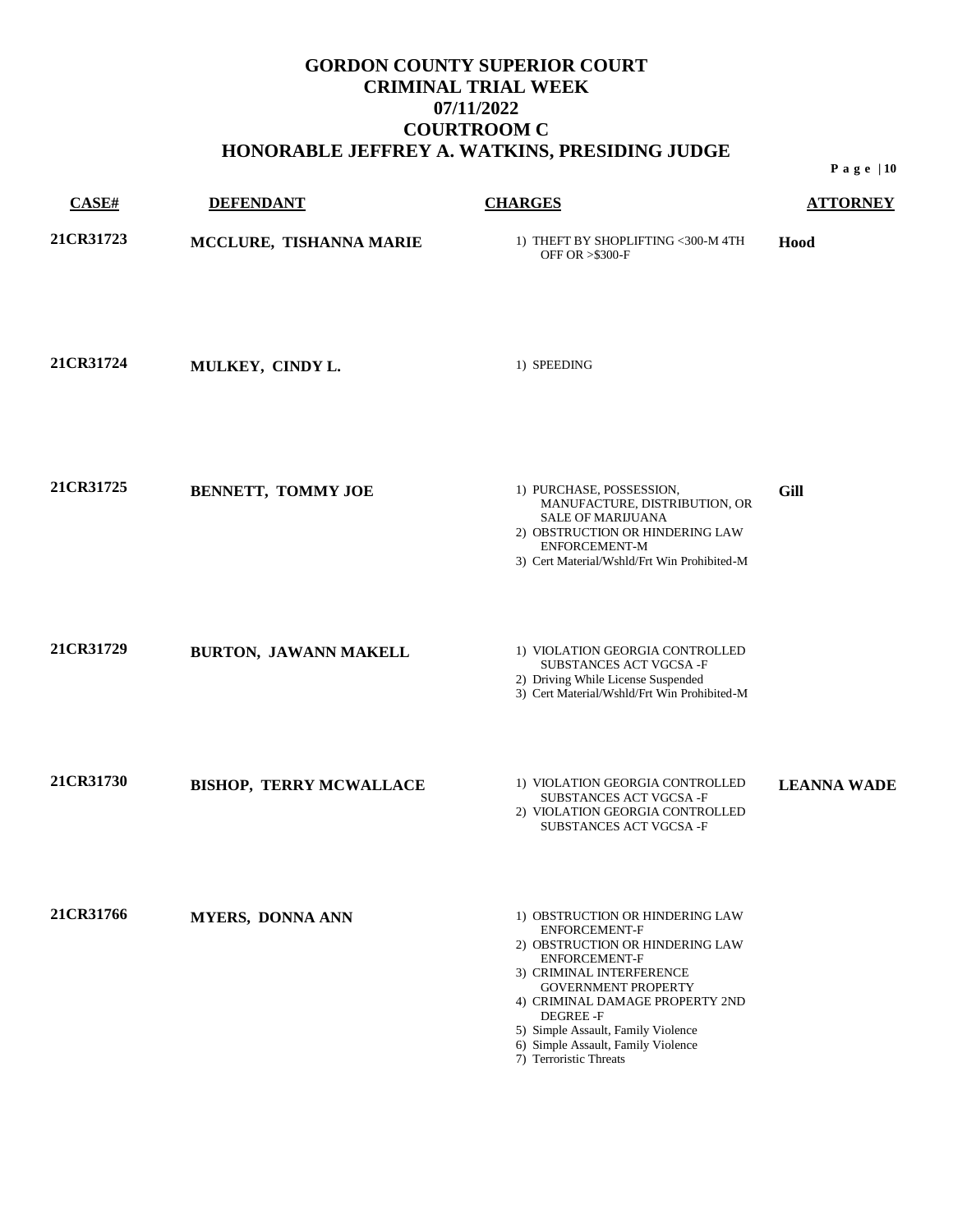| <b>CASE#</b>     | <b>DEFENDANT</b>             | <b>CHARGES</b>                                                                                                                                                                 | <b>ATTORNEY</b>                |
|------------------|------------------------------|--------------------------------------------------------------------------------------------------------------------------------------------------------------------------------|--------------------------------|
| <b>21CR31774</b> | <b>WASHINGTON, LARRY</b>     | 1) AGGRAVATED ASSAULT -F<br>2) Criminal Trespass<br>3) TAMPERING W/ EVIDENCE -M                                                                                                |                                |
| <b>21CR31834</b> | <b>BOSTON, KYLE PHILIP</b>   | 1) Driving While License Suspended                                                                                                                                             |                                |
| <b>21CR31836</b> | <b>BRITO, ADRIAN ENRIQUE</b> | 1) PURCHASE, POSSESSION,<br>MANUFACTURE, DISTRIBUTION, OR<br><b>SALE OF MARIJUANA</b><br>2) PURCHASE, POSSESSION,<br>MANUFACTURE, DISTRIBUTION, OR<br><b>SALE OF MARIJUANA</b> | DANIEL F.<br><b>FARNSWORTH</b> |

**P a g e | 11**

6) Driving While License Suspended REYES, CARLOS MARTIN 1) PURCHASE, POSSESSION, MANUFACTURE, DISTRIBUTION, OR SALE OF MARIJUANA 2) PURCHASE, POSSESSION, MANUFACTURE, DISTRIBUTION, OR SALE OF MARIJUANA 5) AFFRAY (FIGHTING) -M **Bearden 21CR31839 MYERS, DEVIN ALLEN** 1) CRIMINAL INTERFERENCE GOVERNMENT PROPERTY 2) D.U.I./Alcohol 3) Duty to Rep Acc Resulting in Inj, Death, Dam 4) Duty to Rep Acc Resulting in Inj, Death, Dam

5) DRIVING WITHOUT LICENSE

3) POSSESS FIREARM/KNIFE DURING

CRIME/ATTEMPT -F 4) POSSESS FIREARM/KNIFE DURING CRIME/ATTEMPT -F 5) AFFRAY (FIGHTING) -M

- 6) No Proof of Insurance
- 7) WEAVING OVER ROADWAY
- 8) OPEN CONTAINER VIOLATION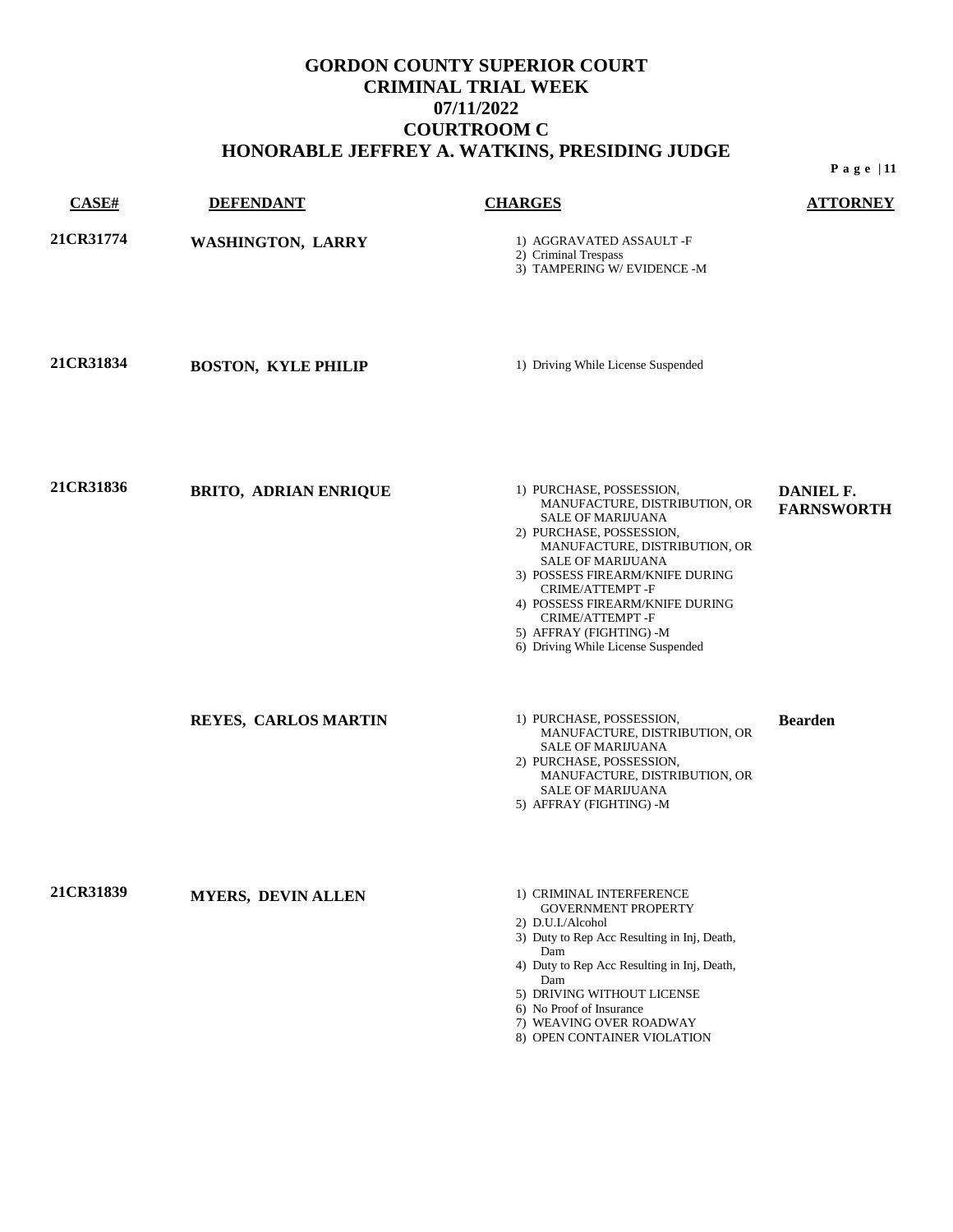|                  |                                |                                                                                                                                                                                                                                                                                                                                                                                                                                                    | Page $ 12$      |
|------------------|--------------------------------|----------------------------------------------------------------------------------------------------------------------------------------------------------------------------------------------------------------------------------------------------------------------------------------------------------------------------------------------------------------------------------------------------------------------------------------------------|-----------------|
| CASE#            | <b>DEFENDANT</b>               | <b>CHARGES</b>                                                                                                                                                                                                                                                                                                                                                                                                                                     | <b>ATTORNEY</b> |
| <b>21CR31870</b> | MULKEY, DONNIE LEE             | 1) VIOLATION GEORGIA CONTROLLED<br>SUBSTANCES ACT VGCSA-F<br>2) DRIVING UNDER THE INFLUENCE<br>(DUI)<br>3) DRIVING UNDER THE INFLUENCE<br>(DUI)                                                                                                                                                                                                                                                                                                    |                 |
| <b>21CR31897</b> | <b>BARLOW, CASSIE DIANN</b>    | 1) EXPLOIT / INFLICT PAIN TO / DEPRIVE<br><b>ESSENTIAL SERVICES TO DISABLED</b><br>PERSON, ELDER PERSON OR<br><b>RESIDENT</b><br>2) FINANCIAL IDENTITY FRAUD<br>3) FINANCIAL TRANSACTION CARD<br>THEFT-F<br>4) FINANCIAL TRANSACTION CARD<br>FRAUD -F<br>5) FINANCIAL TRANSACTION CARD<br><b>FRAUD-F</b><br>6) FINANCIAL TRANSACTION CARD<br><b>FRAUD-F</b><br>7) FINANCIAL TRANSACTION CARD<br><b>FRAUD-F</b>                                     |                 |
| <b>21CR31898</b> | PRITCHETT, DANIELLE FAYE       | 1) EXPLOIT / INFLICT PAIN TO / DEPRIVE<br><b>ESSENTIAL SERVICES TO DISABLED</b><br>PERSON, ELDER PERSON OR<br><b>RESIDENT</b><br>4) FINANCIAL TRANSACTION CARD<br><b>FRAUD-F</b><br>5) FINANCIAL TRANSACTION CARD<br>FRAUD-F<br>6) FINANCIAL TRANSACTION CARD<br><b>FRAUD -F</b><br>7) FINANCIAL TRANSACTION CARD<br>FRAUD-F<br>8) FINANCIAL TRANSACTION CARD<br><b>FRAUD-F</b><br>9) FINANCIAL TRANSACTION CARD<br>FRAUD-F<br>10) THEFT BY TAKING |                 |
| <b>21CR31912</b> | <b>BEASLEY, WILLIAM BOWERS</b> | 1) BATTERY -M<br>2) BATTERY -M                                                                                                                                                                                                                                                                                                                                                                                                                     |                 |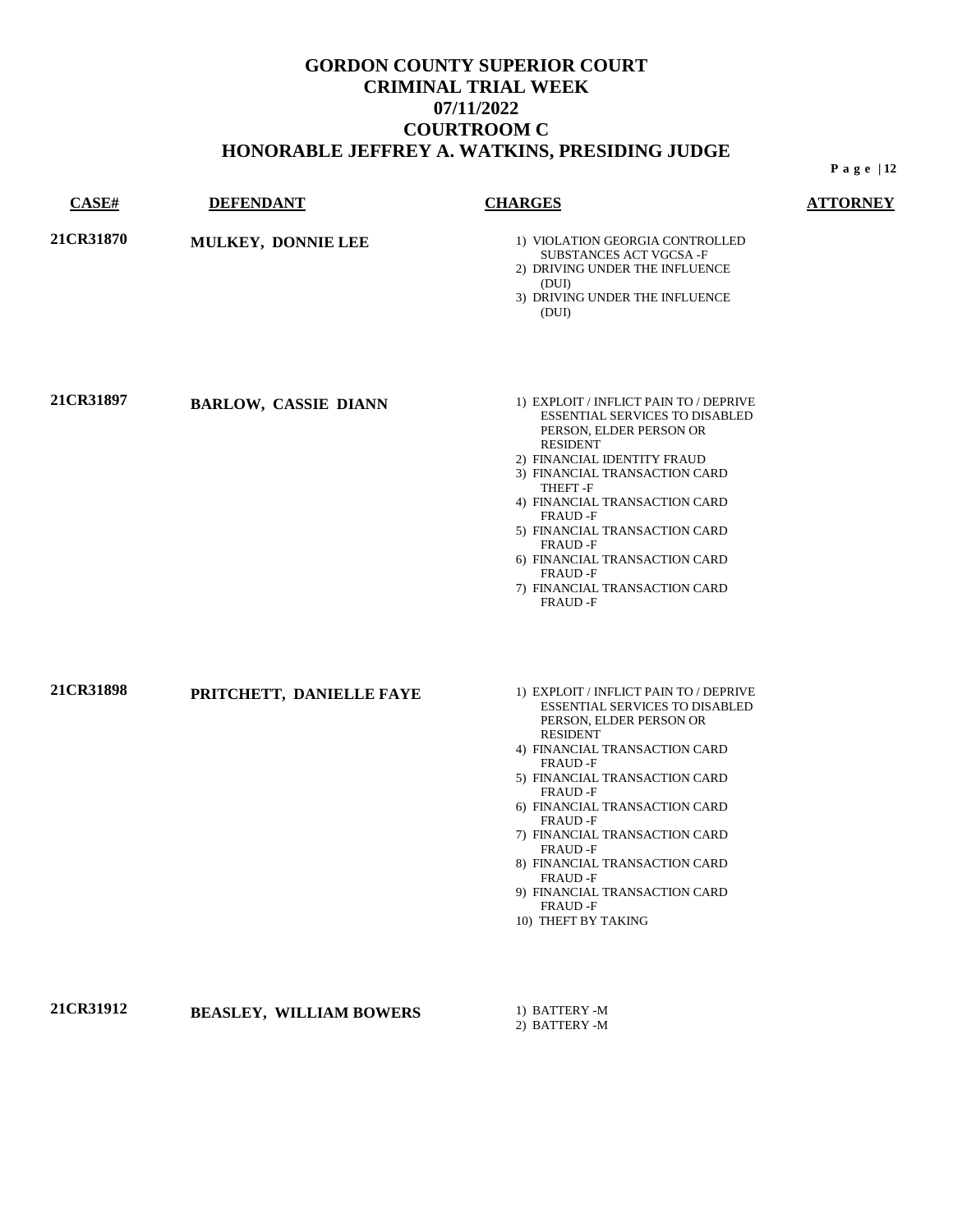|           |                               |                                                                                                                                               | Page $ 13$      |
|-----------|-------------------------------|-----------------------------------------------------------------------------------------------------------------------------------------------|-----------------|
| CASE#     | <b>DEFENDANT</b>              | <b>CHARGES</b>                                                                                                                                | <b>ATTORNEY</b> |
| 21CR31915 | <b>BOWEN, GERALD WAYNE</b>    | 1) BATTERY -M                                                                                                                                 |                 |
| 21CR31916 | BOYD, GARY WAYNE              | 1) THEFT BY SHOPLIFTING <300-M 4TH<br>OFF OR > \$300-F<br>2) Driving While License Suspended                                                  |                 |
| 21CR31917 | <b>BOYD, GARY WAYNE</b>       | 1) BATTERY/SIMPLE BATTERY-FAMILY<br><b>VIOLENCE</b><br>2) OBSTRUCTION OR HINDERING LAW<br>ENFORCEMENT-M<br>3) Driving While License Suspended |                 |
| 21CR31918 | BROWN, ANGEL MARYANN          | 1) THEFT BY SHOPLIFTING <300-M 4TH<br>OFF OR > \$300-F                                                                                        |                 |
|           | SNELL, RYAN NAOMI             | 1) THEFT BY SHOPLIFTING <300-M 4TH<br>OFF OR > \$300-F                                                                                        |                 |
| 21CR31920 | <b>BURLESON, EARL EVERETT</b> | 1) DISORDERLY CONDUCT                                                                                                                         |                 |
| 21CR31935 | MADDOX, RICHARD COREY         | 1) STALKING- FAMILY VIOLENCE                                                                                                                  | <b>Forster</b>  |
| 21CR31936 | MYERS, DEVIN ALLEN            | 1) Criminal Trespass                                                                                                                          |                 |

2) Pedestrian Under The Influence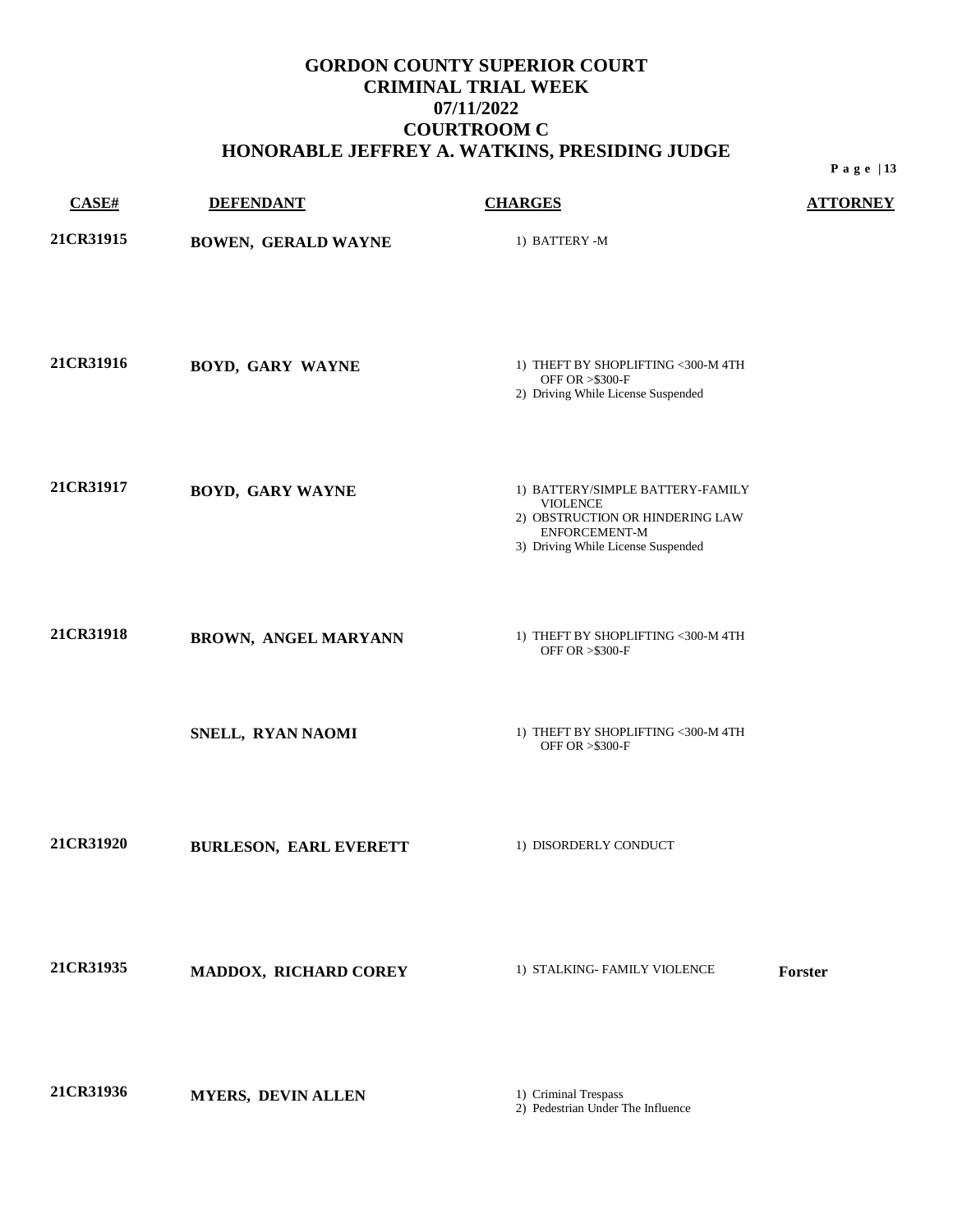| CASE#     | <b>DEFENDANT</b>              | <b>CHARGES</b>                                                                                                                                                                                                                                                                     | <b>ATTORNEY</b>                 |
|-----------|-------------------------------|------------------------------------------------------------------------------------------------------------------------------------------------------------------------------------------------------------------------------------------------------------------------------------|---------------------------------|
| 21CR31984 | <b>BOSWELL, JOHN FRANKLIN</b> | 1) AGGRAVATED ASSAULT -F<br>2) POSSESS FIREARM/KNIFE DURING<br>CRIME/ATTEMPT-F<br>3) RECKLESS CONDUCT -M<br>4) CRIMINAL DAMAGE PROPERTY 2ND<br><b>DEGREE-F</b>                                                                                                                     | <b>Jones</b>                    |
| 21CR31985 | <b>BOYD, GARY WAYNE</b>       | 1) AGGRAVATED ASSAULT -F<br>2) BATTERY/SIMPLE BATTERY-FAMILY<br><b>VIOLENCE</b><br>3) BATTERY/SIMPLE BATTERY-FAMILY<br><b>VIOLENCE</b><br>4) CRUELTY TO CHILDREN IN THE 3RD<br>DEG 3RD OR SUBSEQUENT OFFENSE<br>5) CRUELTY TO CHILDREN IN THE 3RD<br>DEG 3RD OR SUBSEQUENT OFFENSE |                                 |
| 21CR31986 | <b>BROMBY, JASON ANDREW</b>   | 1) CHILD MOLESTATION -F<br>2) CHILD MOLESTATION -F<br>3) CHILD MOLESTATION -F<br>4) STATUTORY RAPE -F<br>5) Contributing to Delinquency of a Minor                                                                                                                                 | <b>Forster</b>                  |
| 21CR32037 | BOHANNON, JESSICA DANELLE     | 3) Criminal Trespass                                                                                                                                                                                                                                                               | <b>BEARDEN</b>                  |
|           | HANKINS, CHANEY TYLER         | 1) VIOLATION GEORGIA CONTROLLED<br>SUBSTANCES ACT VGCSA-F<br>2) POSS DRUG RELATED<br>OBJECTS/EQUIPMENT -M<br>3) Criminal Trespass<br>4) BATTERY -M                                                                                                                                 | <b>Gill</b>                     |
| 21CR32586 | MULLIGAN, CAMERON DAVID       | 1) ARMED ROBBERY -F<br>2) ARMED ROBBERY -F<br>3) AGGRAVATED ASSAULT -F<br>4) AGGRAVATED ASSAULT -F<br>5) POSSESS FIREARM/KNIFE DURING<br>CRIME/ATTEMPT-F<br>6) POSSESS FIREARM/KNIFE DURING<br>CRIME/ATTEMPT-F<br>7) POINTING GUN/PISTOL AT ANOTHER -<br>М                         | <b>CHURCH</b><br><b>FORREST</b> |